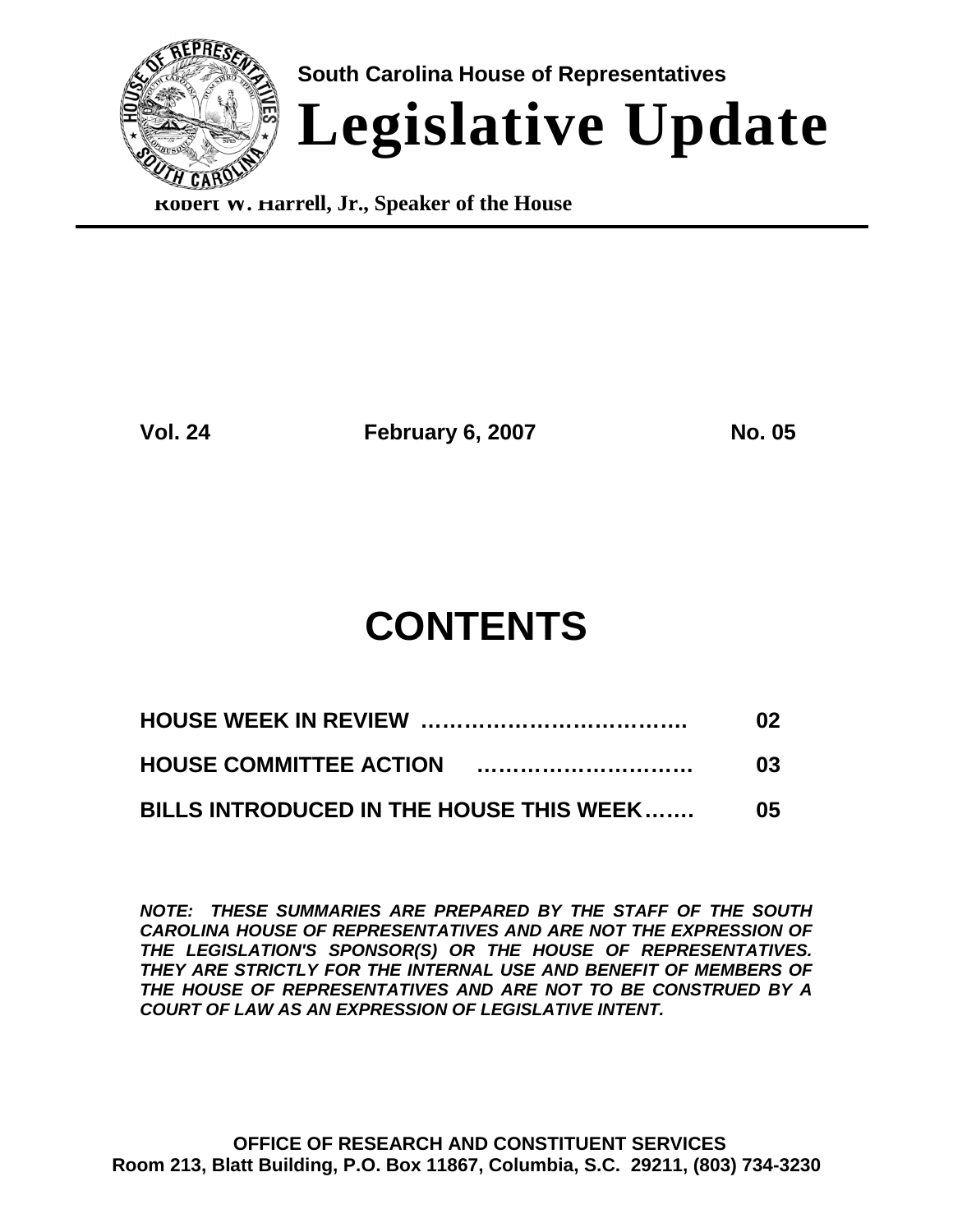# **HOUSE WEEK IN REVIEW**

The House of Representatives approved **S.152**, which provides for the **RATIFICATION OF STATE CONSTITUTIONAL AMENDMENTS ON INVESTMENT OF STATE RETIREMENT SYSTEMS' FUNDS**. The bill was enrolled for ratification. This bill ratifies amendments to the South Carolina Constitution approved by voters at the general election that eliminate the State Retirement Systems Investment Panel and remove restrictions on the investments allowed for funds of the various state-operated retirement systems that limit such investments to American-based corporations registered on an American national exchange.

The House approved and sent to the Senate **H.3052**, a bill that **RATIFIES THE EMINENT DOMAIN CONSTITUTIONAL AMENDMENT**. Eminent domain is the power of a governmental entity to take private real estate for public use, with or without the permission of the owner. This proposed constitutional amendment received a favorable vote during the 2006 general election, and this legislation ratifies the constitutional amendment. The legislation provides that private property must not be condemned by eminent domain, unless the condemnation is for public use. The legislation also revises the manner in which blighted property may be condemned to protect the health and safety of the community.

The House approved and sent to the Senate **H.3063**, a bill providing for the **RATIFICATION OF THE MARRIAGE CONSTITUTIONAL AMENDMENT**. This proposed constitutional amendment received a favorable vote during the 2006 general election, and this legislation ratifies the constitutional amendment. This legislation provides that marriage between one man and one woman is the only lawful domestic union that is valid or recognized in South Carolina. The legislation further provides that the State or its political subdivisions may not create any other domestic union and may not recognize a domestic union created by another jurisdiction.

The House approved and sent to the Senate **H.3226,** a bill pertaining to **RECUSAL REQUIREMENTS**. A state, county, and municipal public official, public member, and public employee, including a person serving on an agency, unit, or subunit of a governmental entity involved in a conflict of interest regarding representation of another person must comply with specified recusal requirements. A governmental entity includes, but is not limited to, a planning board or zoning commission. A person involved in a conflict of interest regarding representation of another person cannot be forced to vacate his seat or position if the specified recusal requirements have been met. Notwithstanding another provision of law, a governmental entity shall not prohibit a state, county, or municipal public official, public member, or public employee, including a person serving on an agency, unit, or subunit of a governmental entity from service in office or employment based solely on race, color, national origin, religion, sex, disability, or legal occupation.

The House approved **S.273** and enrolled the joint resolution for ratification. This joint resolution extends the deadline for timely **CERTIFICATION OF A FAVORABLE VOTE**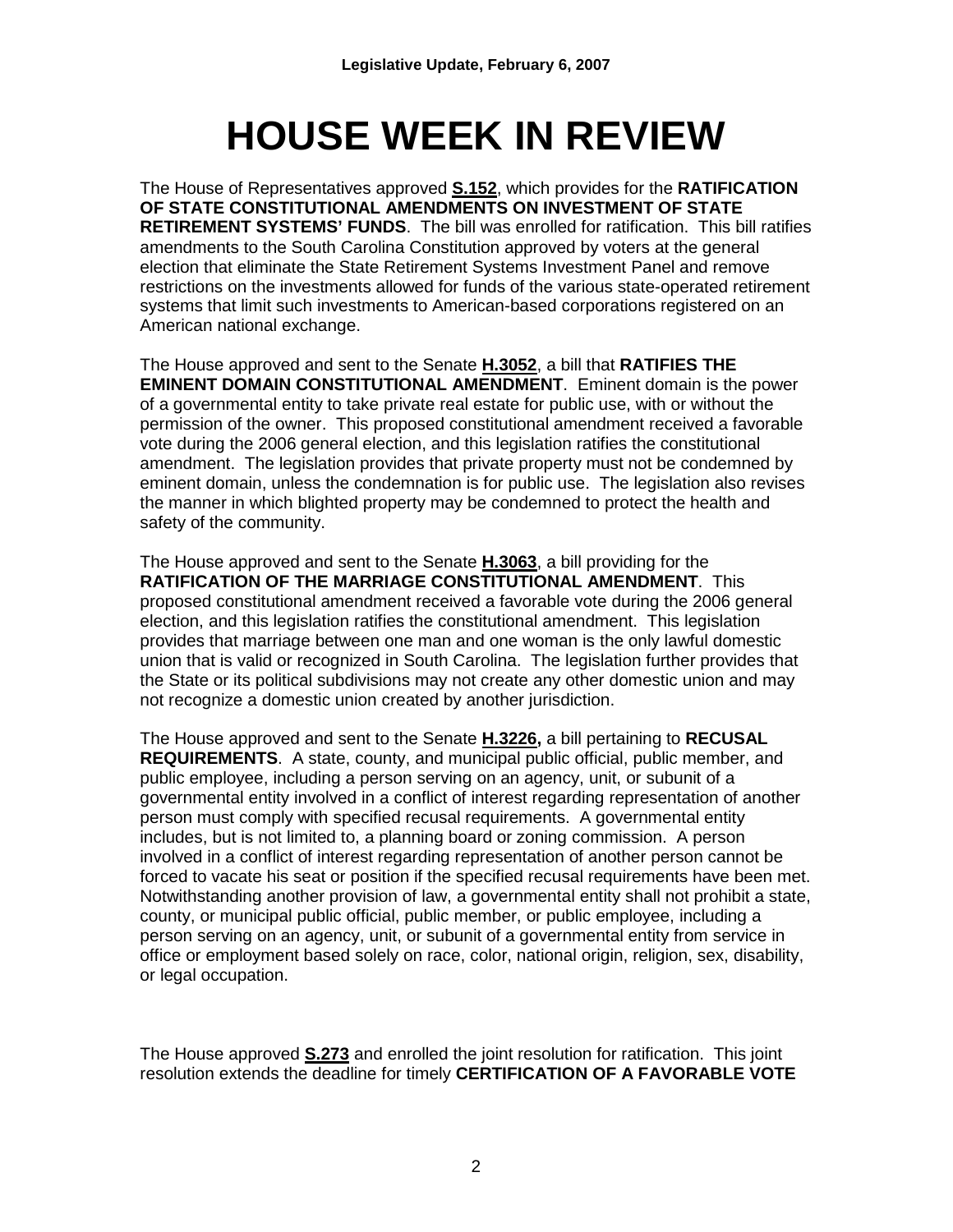**IN A REFERENDUM ON THE IMPOSITION OF A LOCAL OPTION SALES AND USE TAX** held at the time of the general election of 2006.

The House returned Concurrent Resolution **S.318** to the Senate with amendments. The Senate subsequently concurred in House amendments. The concurrent resolution provides that the members of the South Carolina General Assembly commemorate the convening of the Fourth Session of the South Carolina General Assembly in Jacksonborough, South Carolina, in January of 1782, as a result of the continued British occupation of Charleston, subsequent to the defeat of the British at Yorktown in October of 1781, by convening a statewide legislative day to meet in **JOINT SESSION IN JACKSONBORO, SOUTH CAROLINA, ON FRIDAY, FEBRUARY 16, 2007**, for the sole purpose of honoring and celebrating the Jacksonborough Assembly.

# **HOUSE COMMITTEE ACTION**

# **AGRICULTURE, NATURAL RESOURCES, AND ENVIRONMENTAL AFFAIRS**

The full committee met on Tuesday, January 30, 2007, and adjourned debate on **H.3258**, a bill that makes **HUNTING REVISIONS IN GAME ZONE ONE**.

# **EDUCATION AND PUBLIC WORKS**

The full Education and Public Works Committee met on Tuesday, January 30, 2007.

The full committee gave a favorable report to **H.3155**, relating to **TERMS OF THE AERONAUTICS COMMISSIONERS**. Current law does not allow commissioners to succeed themselves. This bill allows commissioners to succeed themselves for a second four-year term. No commissioner may serve more than two consecutive terms. However, after serving two consecutive terms, a commissioner may be eligible to serve again four years after the expiration of his second term.

**H.3162** received a favorable with amendment report from the full Education and Public Works Committee. This bill establishes the **SOUTH CAROLINA TEACHER LOAN PROGRAM POLICY BOARD OF GOVERNANCE**. The Teacher Loan Program was established in 1984 as part of the Education Improvement Act as a teacher recruitment tool for critical needs areas (subject and geographic). The loan is cancelled by teaching in an area of critical need. This bill sets forth board responsibilities to include establishing goals, facilitating communication among the cooperating agencies, advocating for program participants and marketing the program. The bill provides for board membership. The Commission on Higher Education staffs the board.

The full committee gave a favorable with amendment recommendation to **H.3097**. The bill creates the **SOUTH CAROLINA VIRTUAL SCHOOL PROGRAM** within the State Department of Education (SDE), available to all South Carolina students, with first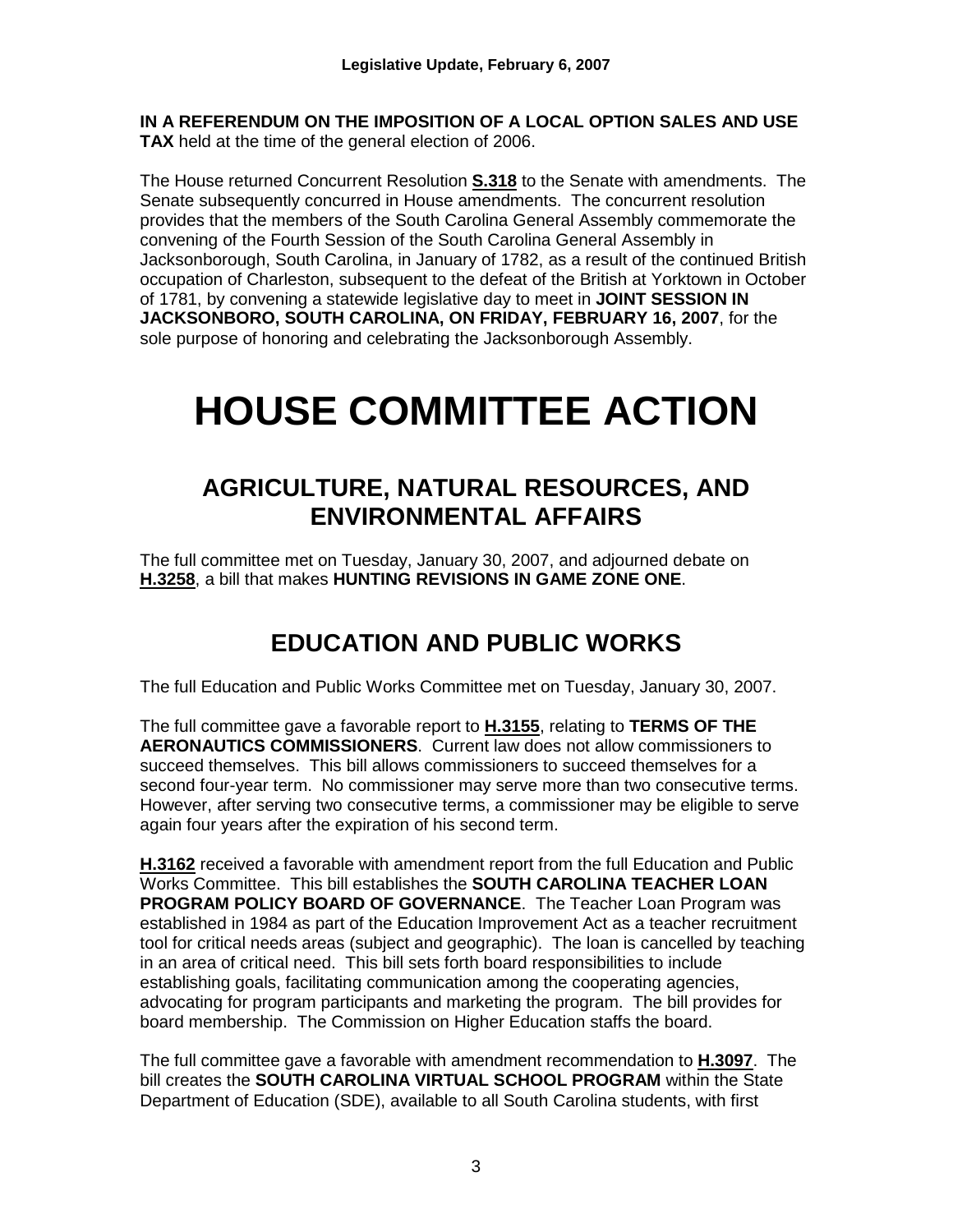priority given to public school students. Students may receive a maximum of three initial credits per year, and a maximum of 12 initial credits throughout high school, without being granted a waiver. Neither the school, the district, nor the State is required to provide computer equipment or Internet access to students enrolled.

The bill requires that:

- districts must be provided access to credit recovery programs;
- students must take appropriate state assessments in a proctored environment;
- courses must be aligned with State standards and be approved;
- instructors must hold a valid teaching certificate or be approved by the SDE to teach the course;
- teachers must receive pre-service and in-service training from SDE;
- the State Board of Education must promulgate regulations for implementation;
- SDE must establish a pilot program to study feasibility of expanding services to include adult education; and;
- an annual report of participation and student success rates must be reported to the General Assembly.

The bill also includes requirements for charter schools choosing to offer on-line or computer instruction, including requirements for:

- course approval;
- a plan for ongoing monitoring (i.e., proctored assessments in core subjects, and parent-teacher conferences in person or by telephone);
- in-person, outside-the-home instructional opportunities for students related to the student's curricular objectives (i.e., field trips, meetings with teachers);
- student attendance verification;
- documentation and verification of student progress in each course; and
- administering all applicable assessments in a proctored setting.

The bill provides that a charter school shall provide no more than seventy-five percent of a student's core academic instruction in K-12 via an on-line or computer instruction program. The twenty-five percent of the student's core academic instruction may be met through activities including but not limited to meetings with teachers and educational field trips and outings.

# **JUDICIARY**

The full committee did not meet this week.

# **LABOR, COMMERCE AND INDUSTRY**

The full committee did not meet this week.

# **MEDICAL, MILITARY, PUBLIC AND MUNICIPAL AFFAIRS**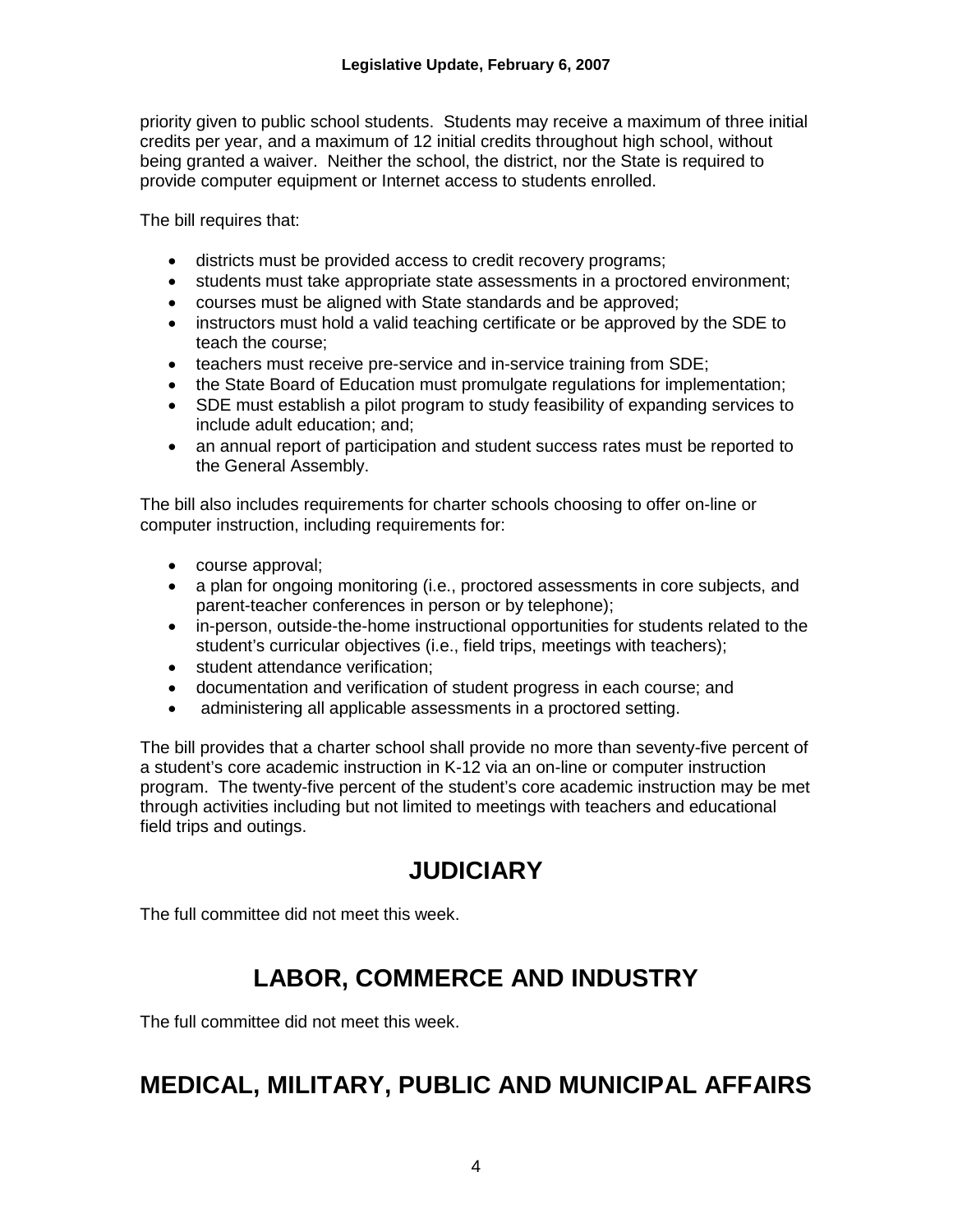The full committee did not meet this week.

# **WAYS AND MEANS**

The full committee did not meet this week.

# **BILLS INTRODUCED IN THE HOUSE THIS WEEK**

# **AGRICULTURE, NATURAL RESOURCES, AND ENVIRONMENTAL AFFAIRS**

#### **H.3371** *DISPOSAL OF OUT-OF-STATE WASTEWATER TREATMENT SLUDGE* **Rep. Kirsh**

This bill prohibits wastewater treatment sludge generated outside of South Carolina from being disposed of in this state.

#### **H.3373** *PERMITS ISSUED BY DHEC TO INSTALL INDIVIDUAL WASTE TREATMENT AND DISPOSAL SYSTEMS* **Rep. M.A. Pitts**

After the Department of Health and Environmental Control (DHEC) has conducted soil suitability testing and has issued a permit for the installation of an individual waste treatment and disposal system, this bill provides that DHEC is only required to conduct random final inspections on three percent of these installed systems.

### **H.3374** *WASTEWATER TREATMENT AND DISPOSAL SYSTEMS* **Rep. M.A. Pitts**

This bill provides that the Department of Health and Environmental Control shall promulgate regulations for the licensure of persons who install, repair, modify, or inspect on-site wastewater treatment and disposal systems.

#### **H.3375** *SOIL SUITABILITY TESTS FOR INDIVIDUAL WASTE TREATMENT AND DISPOSAL SYSTEMS* **Rep. M.A. Pitts**

This bill provides an individual residential lot in a subdivision may not be sold unless a soil suitability test has been conducted and an individual waste treatment and disposal system has been approved by the Department of Health and Environmental Control for that specific lot prior to the closing on the sale of the lot.

# **H.3398** *"ELECTRONICS RECYCLING ACT***" Rep. Funderburk**

The stated purpose of this bill is to enact a comprehensive system for the collection and recycling of electronics waste when discarded by South Carolina consumers.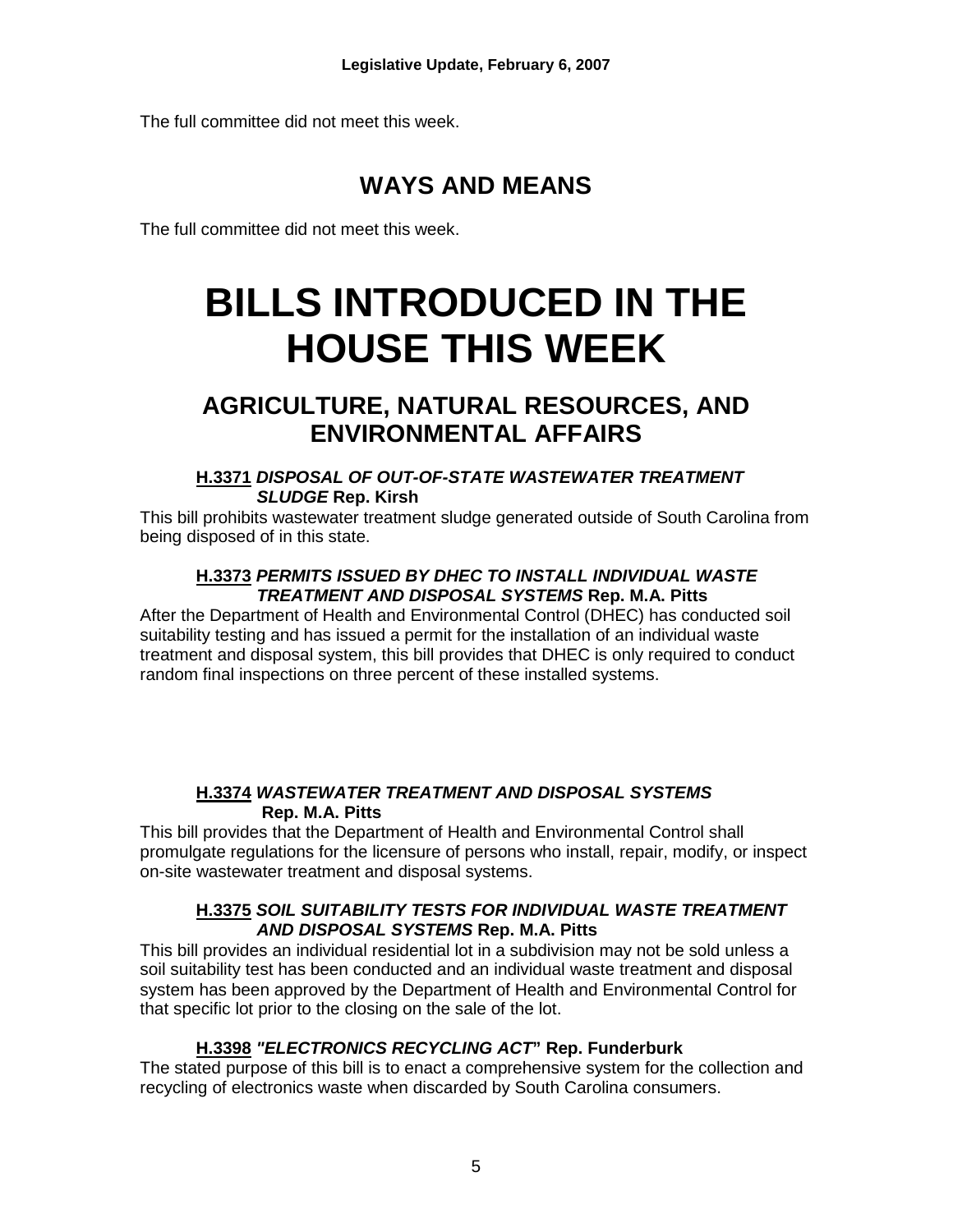### **H.3413** *CATCH LIMIT FOR RED DRUM* **Rep. Hosey**

This bill changes the catch limit for red drum from two to five in any one day.

# **EDUCATION AND PUBLIC WORKS**

#### **H.3394** *SPARTANBURG COUNTY COMMISSION FOR TECHNICAL AND COMMUNITY EDUCATION AND "SPARTANBURG COMMUNITY COLLEGE ENTERPRISE CAMPUS AUTHORITY ACT"*  **Rep. W.D. Smith**

This bill codifies certain local law and redesignates current statutes pertaining to the Spartanburg County Commission for Technical and Community Education so as to place these provisions in one place in the code of laws. The bill also revises the membership for this commission. The bill also provides for the powers and duties of the Spartanburg Community College Commission for purposes of the development of its Cherokee County and Tyger River campuses.

Among other things, the bill provides for the creation of the Spartanburg Community College Enterprise Campus Authority. The bill outlines the powers and duties of the authority.

### **H.3411** *RESTRICTIONS FOR DRIVERS UNDER THE AGE OF EIGHTEEN*  **Rep. Huggins**

This bill provides that a person under the age of eighteen holding a basic driver's license may not operate a motor vehicle between midnight and six o'clock a.m. without his parent or guardian accompanying him in the vehicle unless required to do so for certain reasons. Criminal penalties are provided for violations.

#### **H.3418** *TRAINS BLOCKING INTERSECTIONS IN MUNICIPALITIES*  **Rep. Whipper**

During the hours of seven a.m. to nine a.m., twelve o'clock noon until two p.m., and four p.m. until six p.m., in order not to cause a hazard to public vehicular transportation, this bill provides that a train in a municipality may not block four lane intersections for more than five minutes. In the event the time limits contained in this section conflict with similar time limits under federal law or regulation, the federal time limits control.

# **H.3421** *SAFETY BELTS AND SCHOOL BUSES* **Rep. Williams**

This bill provides that only school buses purchased before January 1, 2008 are exempted from the provisions that require certain vehicles to be equipped with safety belts.

# **JUDICIARY**

# **S.105** *JUDICIAL CANDIDATES* **Sen. Ritchie**

This bill prohibits a person or judicial candidate from directly or indirectly seeking the pledge of a member of the General Assembly regarding screening for any judicial office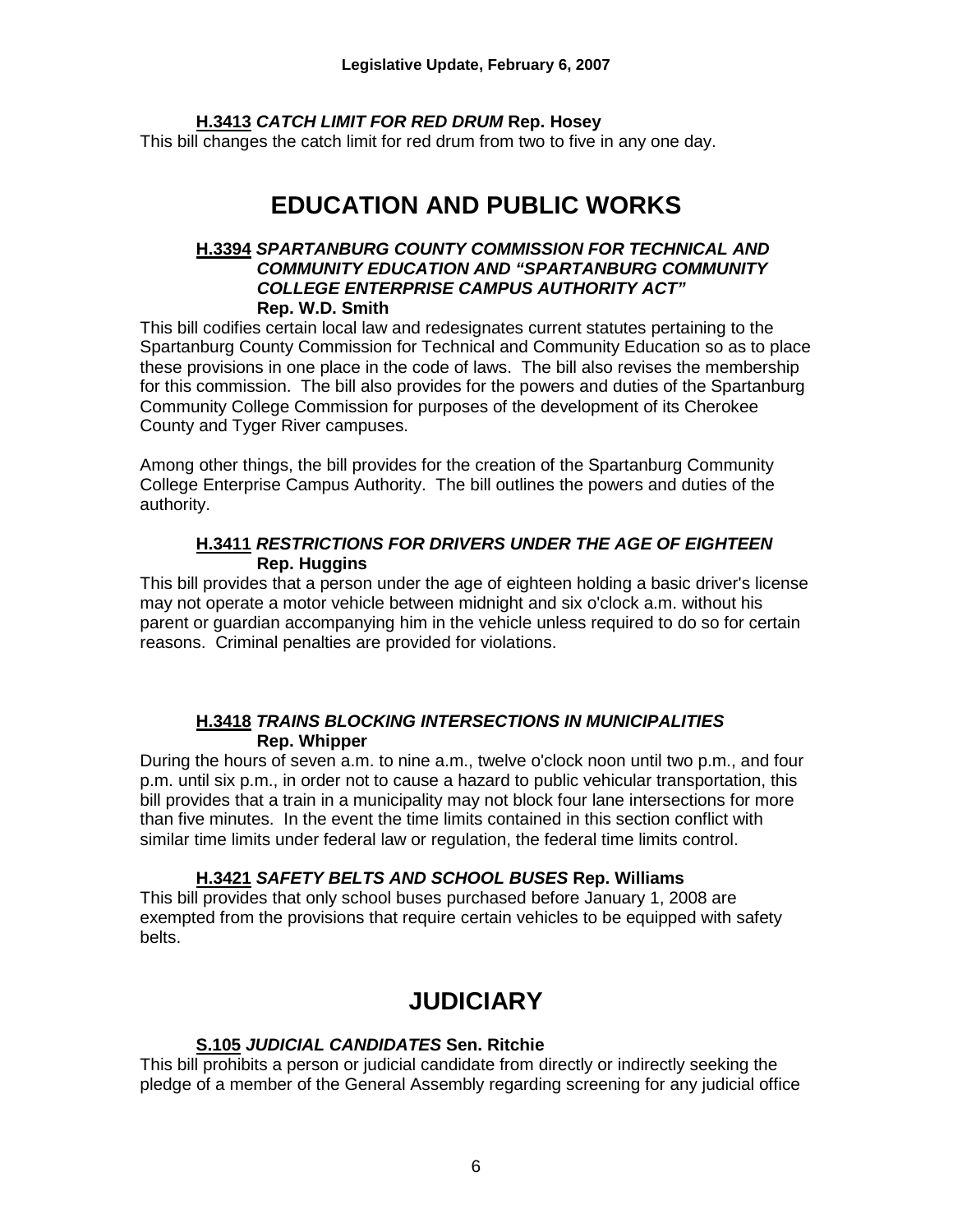until the qualifications of all the candidates have been determined by the Judicial Merit Selection Commission (JMSC), and the JMSC has formally released its report.

The bill provides that no member of the General Assembly may directly or indirectly offer his pledge to any person who plans to seek any judicial office or to any candidate until the qualifications of all candidates for that office have been determined by the JMSC and until the JMSC has formally released its report as to the qualifications of its nominees to the General Assembly. Additionally, no member of the General Assembly may trade anything of value, including pledges to vote for legislation or for other persons or candidates, in exchange for another member's pledge to vote for a candidate for judicial office.

#### **S.146** *LAW ENFORCEMENT MULTI-JURISDICTIONAL TASK FORCES*  **Sen. Malloy**

This bill provides that any municipal or county law enforcement officer may be transferred or assigned on a temporary basis to work within multi-jurisdictional task forces established for the mutual aid and benefit of the participating jurisdictions.

Relating to agreements between multiple law enforcement jurisdictions for the purpose of criminal investigations, this bill provides that in the event of a crime or crimes that have occurred where multiple jurisdictions are involved, law enforcement officers are authorized to exercise jurisdiction within other counties or municipalities for purposes of the criminal investigations.

# **S.181** *EARLY RELEASE FOR CERTAIN INMATES* **Sen. Fair**

Certain inmates may earn good behavior, work and academic credits for early release from prison.

This bill allows the Director of the Department of Corrections to restore to any inmate one-half of the good time lost for a disciplinary infraction, if the inmate is not found guilty of a subsequent disciplinary infraction for 365 days from the date of his last adjudication of guilt of a disciplinary infraction.

This bill provides that the Director of the Department of Corrections may, in his discretion, award up to 180 days of good time to any inmate who performs a particularly meritorious act; in no case shall the inmate's sentence be reduced to a level below that required by law to be served.

The bill allows good time credits for participating in self-improvement programs, which may include counseling, substance abuse programs, religious programs, or recommended health improvement programs.

Under this bill, a reduction of these good time credits may be implemented pursuant to an administrative law judge's recommendation.

The bill also provides that certain architectural plans, drawings, or schematics or law enforcement policies are exempt from disclosure under the Freedom of Information Act.

# **S.285** *COMPTROLLER GENERAL* **Senate Judiciary Committee**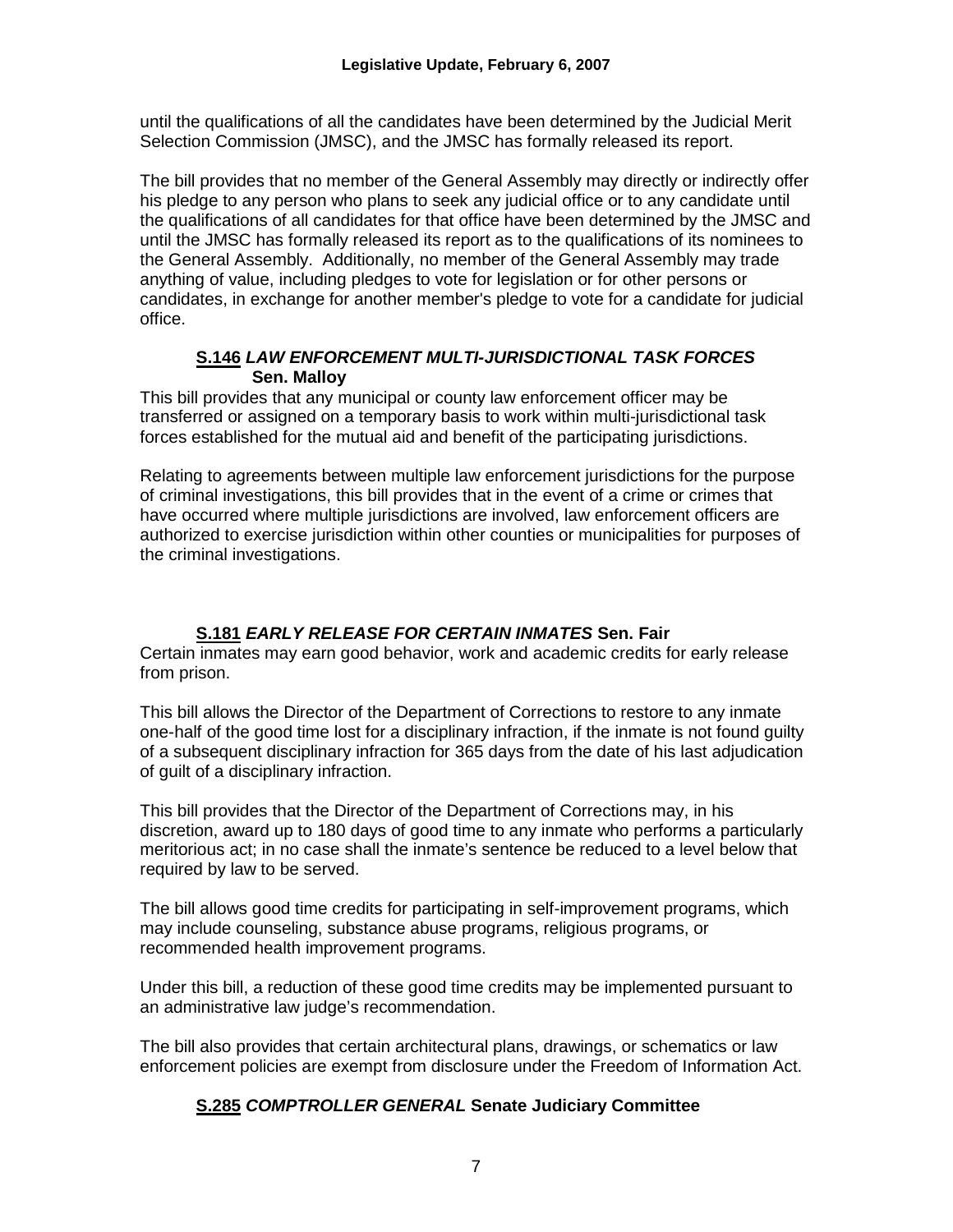This joint resolution proposes to amend the State Constitution so as to delete the Comptroller General from the list of State officers that the constitution requires to be elected.

The joint resolution proposes to further amend the State Constitution so as to provide that upon the expiration of the term of the Comptroller General serving in office on the date of the ratification of this provision, the Comptroller General shall be nominated by the Governor, approved by unanimous vote of the Governor, the State Treasurer, the Chairman of the Ways and Means Committee of the House of Representatives, and the Chairman of the Finance Committee of the Senate, and subject to the advice and consent of the Senate.

### **S.294** *JUVENILE OFFENSES* **Sen. Fair**

Relating to offenses committed by juveniles, this bill clarifies that release for the offenses of assault and battery of a high and aggravated nature and assault with intent to kill must be determined by the Board of Juvenile Parole.

Relating to review and release procedures for the Board and Department of Juvenile Justice (DJJ), this bill provides that statutory procedures apply to the Board. The bill further provides that DJJ shall establish policies and procedures governing its review and release procedures.

#### **H.3369** *BAIL FOR INDIVIDUALS CHARGED WITH A SEXUALLY VIOLENT OFFENSES* **Rep. Crawford**

Relating to matters to be considered in determining conditions of release for individuals charged with criminal offenses, this bill provides that the court shall consider whether the accused is charged with a sexually violent offense when determining conditions of release or whether the release would cause unreasonable danger. This bill mandates that the court place a person accused of a sexually violent offense on electronic monitoring, if the court so chooses to release the individual.

# **H.3376** *SEXUALLY VIOLENT PREDATORS* **Rep. Lucas**

This bill provides that the responsibility for the housing, control, care, and treatment of persons determined to be sexually violent predators is the responsibility of the Department of Corrections rather than the Department of Mental Health.

# **H.3377** *PRELIMINARY HEARINGS* **Rep. Merrill**

Relating to notice of the right to a preliminary hearing and the form for requesting the preliminary hearing, this bill requires separate procedures for persons charged with noncapital and capital crimes. The bill requires that a circuit court judge, rather than a magistrate, give the required notice to persons charged with capital offenses.

#### **H.3378** *DELETION OF CERTAIN ACTIVITIES THAT CONSTITUTE THE "PRACTICE OF MEDICINE"* **Rep. G.M. Smith**

Relating to the definition of terms used in connection with the licensure and regulation of physicians, this bill deletes certain activities that constitute the "practice of medicine", including:

• rendering a written medical opinion concerning the diagnosis or treatment of a patient,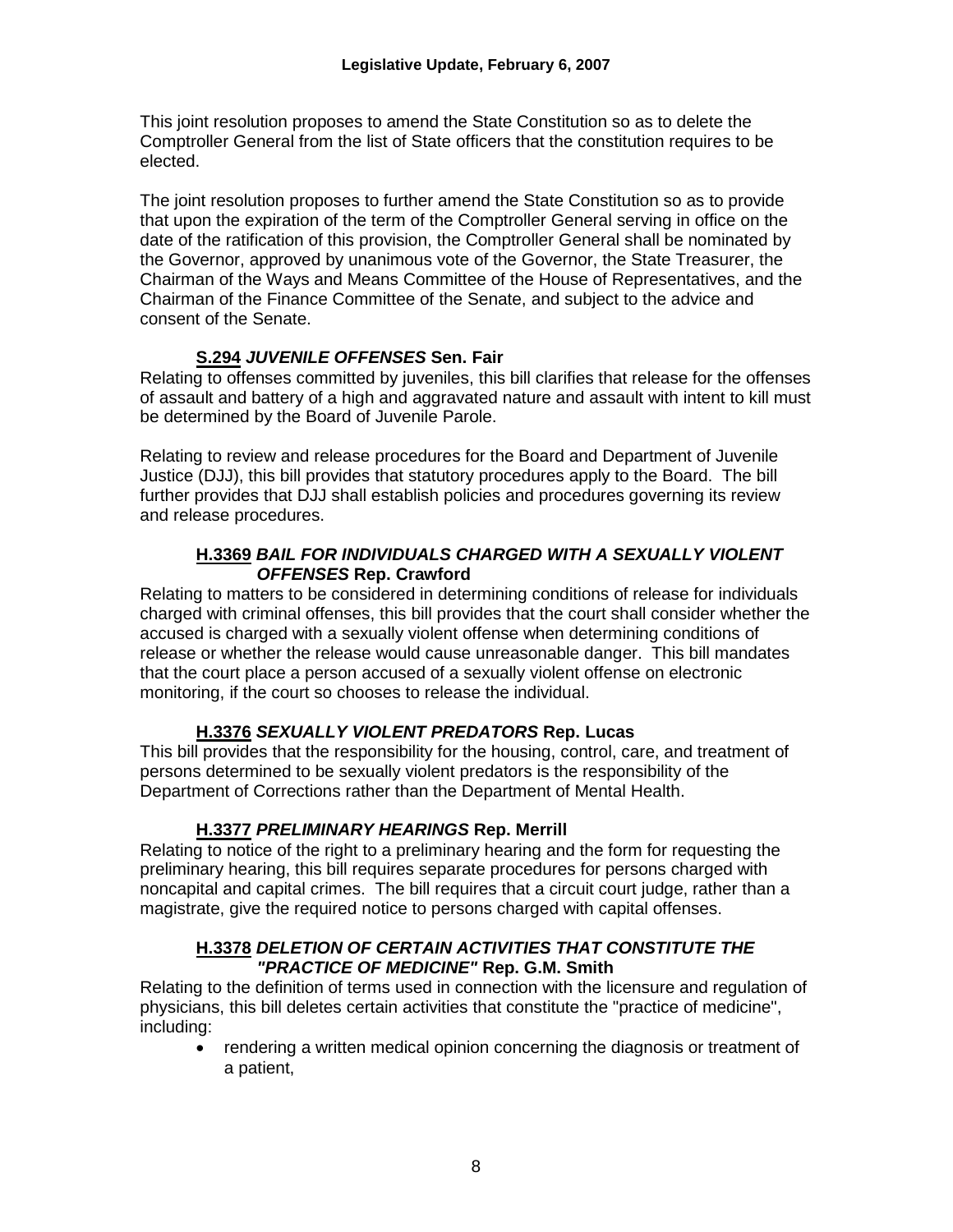- rendering actual treatment, by an out-of-state physician as a result of transmitting individual patient data from this state by electronic means to the physician,
- rendering a determination of medical necessity affecting the diagnosis or treatment of a patient,
- and testifying as a physician in a court proceeding in this state as a medical expert.

### **H.3397** *AGE OF CONSENT* **Rep. Scott**

This bill increases the age of consent for purposes of criminal sexual conduct with a minor in the second degree from sixteen to eighteen or seventeen if the minor has graduated from high school.

# **LABOR, COMMERCE AND INDUSTRY**

#### **H.3391** *COUNTYWIDE TOLL-FREE CALLING WITHIN CHEROKEE COUNTY* **Rep. Moss**

This bill provides that the Public Service Commission shall require countywide toll-free calling to be provided by all telephone utilities operating within Cherokee County by July 1, 2007.

#### **H.3392** *"THE SOUTH CAROLINA MANUFACTURER RESPONSIBILITY AND CONSUMER CONVENIENCE INFORMATION TECHNOLOGY EQUIPMENT COLLECTION AND RECOVERY ACT"* **Rep. Loftis**

This bill enacts "The South Carolina Manufacturer Responsibility and Consumer Convenience Information Technology Equipment Collection and Recovery Act," so as to establish a comprehensive and convenient recovery program for computing, display, and printing devices based on individual manufacturer responsibility and shared responsibility among consumers, retailers, and government. The legislation establishes provisions to ensure such devices are retired in a manner that promotes resource conservation through the development of an effective and efficient system for collecting and recycling such products that does not burden consumers.

#### **H.3395** *REPORT ON ESTABLISHING NET METERING PROGRAMS AT ALL DISTRIBUTION ELECTRIC UTILITIES* **Rep. Funderburk**

This joint resolution provides that the South Carolina Energy Office and the Public Service Commission's Office of Regulatory Staff shall provide a report to the General Assembly not later than October 1, 2007, that recommends process and procedures for establishing net metering programs designed to facilitate use of photovoltaic solar energy at all distribution electric utilities in South Carolina, including investor-owned electric utilities, electric cooperatives, municipal-owned electric utilities, and the South Carolina Public Service Authority.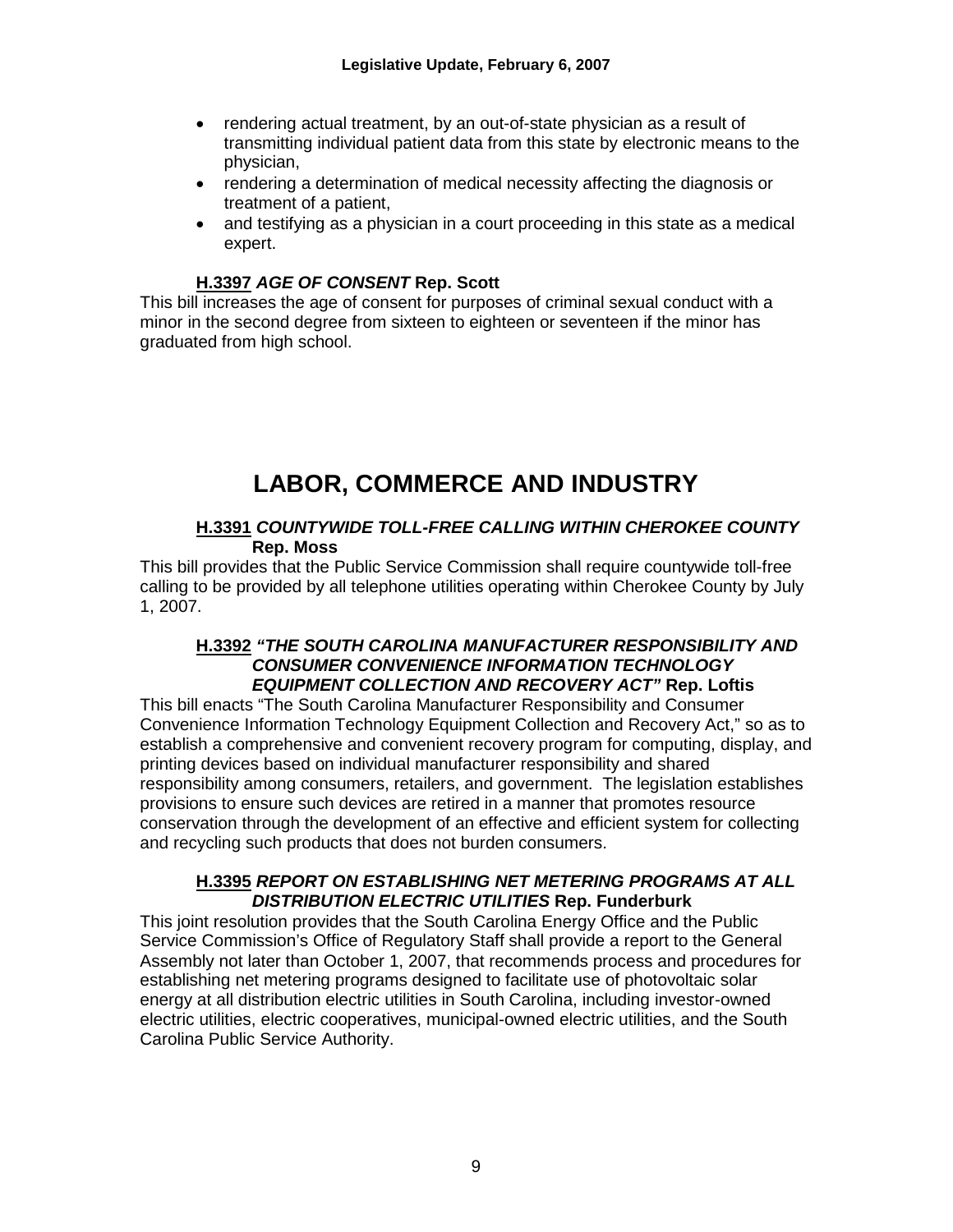#### **H.3396** *VIDEO SERVICES* **Rep. Cato**

This bill revises provisions relating to cable television services, so as to include video programming services provided through wireline facilities located at least in part in the public rights-of-way without regard to delivery technology, including Internet protocol technology. These video services do not include any video programming provided by a commercial mobile service provider, video programming provided via a cable service, or video programming provided as part of, and via, a service that enables end users to access content, information, electronic mail, or other services offered over the public Internet. The legislation incorporates video services within provisions governing municipal charges to telecommunications providers.

#### **H.3416** *CRIME OF ENGAGING IN THE BUSINESS OF DEFERRED PRESENTMENT* **Rep. Hosey**

This bill repeals the South Carolina Deferred Presentment Services Act and creates the crime of engaging in the business of deferred presentment. The legislation provides that a violation is a felony and establishes a mandatory minimum penalty.

**H.3419** *DEFERRED PRESENTMENT SERVICE RESTRICTIONS* **Rep. Whipper** This bill revises provisions for licensure as a deferred presentment service, so as to provide that the Board of Financial Advisors notify the Secretary of State of the name and address of each licensee. The legislation provides that the applicant may not place a licensed location within a three-mile radius of an existing licensed location or the location of a check-cashing service. The legislation revises restrictions and requirements for presentment or deposit, so as to limit the aggregate total of advanced monies to one customer in any thirty-one day period to three hundred dollars. The legislation provides that books, accounts, and records of a deferred presentment service must be accessible to the Department of Consumer Affairs.

#### **H.3423** *COASTAL INSURANCE STUDY COMMITTEE* **Rep. Scarborough**

This joint resolution establishes the Coastal Insurance Study Committee to examine the homeowners and commercial insurance crisis facing owners of property situated in counties bordering the South Carolina coast. The legislation establishes the membership, powers, duties, and functions of the committee, and requires the committee to issue a report and recommendations to the General Assembly and the Governor with respect to its findings not later than January 15, 2008.

# **MEDICAL, MILITARY, PUBLIC AND MUNICIPAL AFFAIRS**

### **H.3380** *AMENDMENTS TO THE "HOSPITAL INFECTIONS DISCLOSURE ACT"* **Rep. Viers**

This bill requires hospitals to also collect data and submit reports on deaths resulting from hospital acquired infections.

# **H.3406** *AMENDMENTS TO THE "HOSPITAL SAFETY ACT"* **Rep. Sellers**

Under this bill, specialty hospitals under contract with the Department of Alcohol and Other Drug Abuse Services are not subject to the provisions of the Hospital Safety Act.

# **H.3414** *LEGIBLE PRESCRIPTIONS* **Rep. Hosey**

This bill requires licensed health care practitioners authorized to write prescriptions to write such prescriptions in a manner that is legible and in terms that can be understood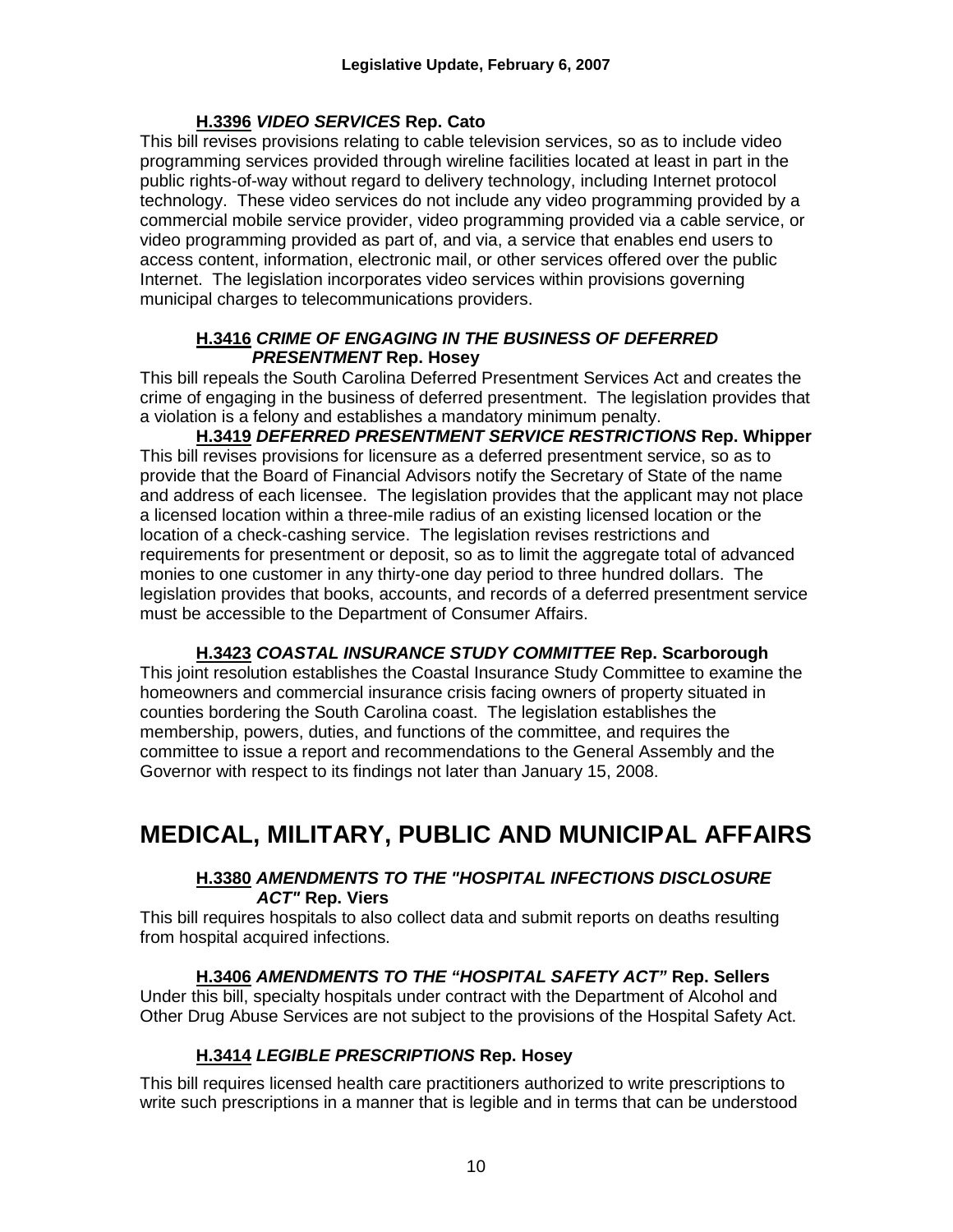by the patient or the patient's caregiver. Violators are subject to a \$100 fine imposed by the practitioner's licensing board.

#### **H.3417** *AMENDMENTS TO THE "PHYSICAL FITNESS SERVICES ACT"*  **Rep. Whipper**

Revisions include the following:

- The bill exempts tanning centers and martial arts studios from the applicability of the Physical Fitness Services Act.
- The bill provides for permanent closure of a subject facility as an event allowing cancellation of a contract. The bill defines the term "permanent closure" as either nonoperation for 30 consecutive days; nonoperation for 20 or more days during a 60 day period, or abandonment of the facility. If the contract is cancelled because of permanent closure, the center or its assignees must return a note or other evidence of indebtedness and unearned payments on a pro rata basis.
- The bill provides that a subject contract must not be sold or assigned without the customer's consent or require a customer to affirmatively cancel the contract to stop automatic renewal. A contract may be on a month-to-month basis and may be paid for by automatic debits subject to certain limitations.
- A subject contract is voidable by the customer, if the facility fails to obtain the requisite certificate of authority.

These provisions are enforceable by the Department of Consumer Affairs and the Attorney General.

# **WAYS AND MEANS**

# **H.3370** *SCHOOL BUS REPLACEMENT CYCLE AND GRANTS FOR TRANSPORTATION TO ALTERNATE PUBLIC SCHOOLS* **Rep. Walker**

This bill provides the State Board of Education shall implement a school bus replacement cycle to replace approximately one-twelfth of the fleet each year with new school buses, resulting in a complete replacement of the fleet every twelve years. The legislation also provides for the establishment of a grant program to fund transportation of students to alternate public schools such as vocational second and third choice schools, magnet schools, Montessori schools, international baccalaureate schools, and English as a second language schools.

# **H.3372** *TAX REVISIONS* **Rep. Kirsh**

This bill revises numerous tax provisions.

# **H.3379** *PALMETTO FELLOWS AND THE LIFE SCHOLARSHIP ELIGIBILITY FOR A RESIDENT ATTENDING AN OUT-OF-STATE HIGH SCHOOL* **Rep. D.C. Smith**

This bill revises eligibility provisions for the Palmetto Fellows Scholarship and the LIFE Scholarship so as to provide that the existing high school rank and grade point average of a South Carolina resident attending an out-of-state high school may be used provided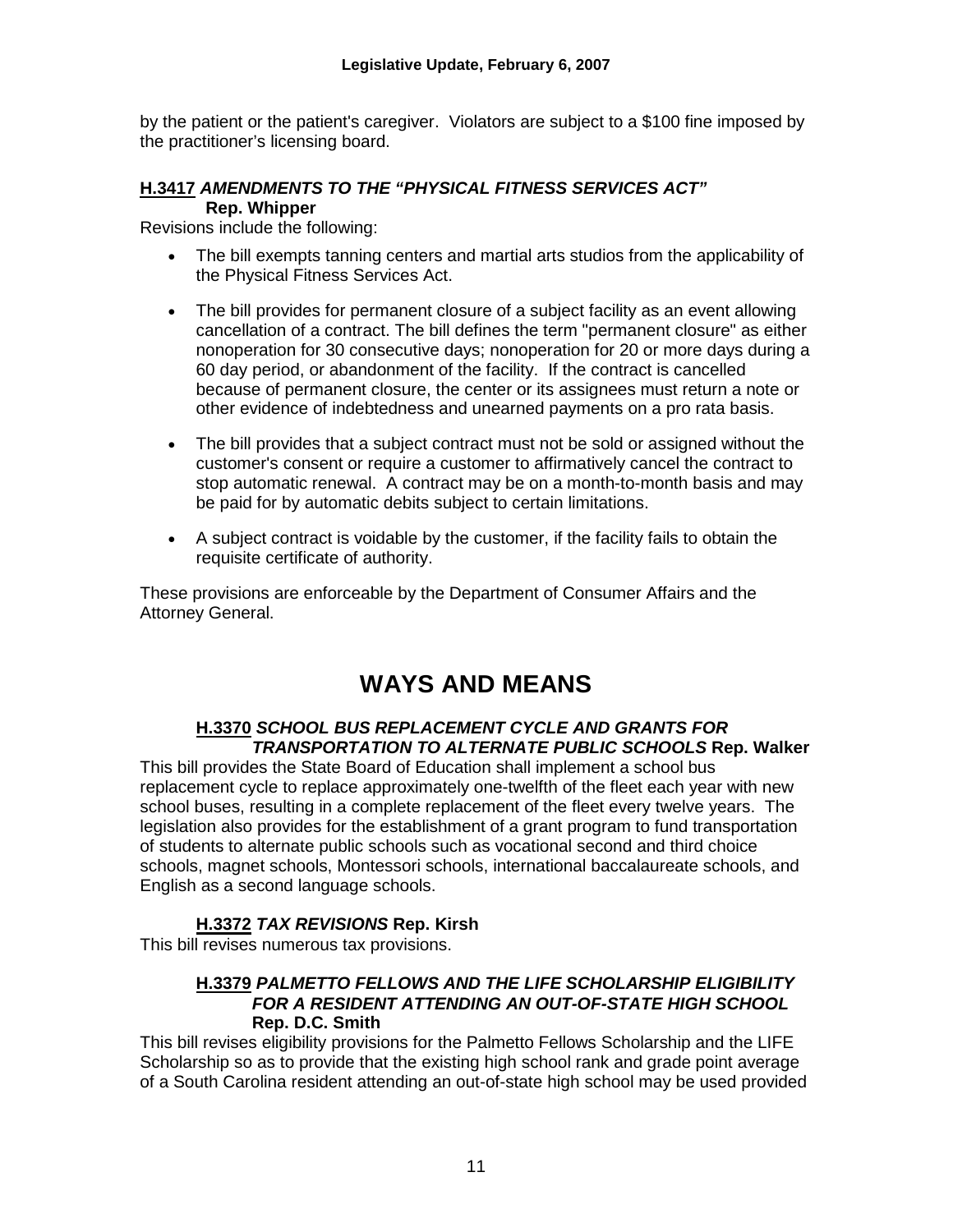it is calculated pursuant to a state-approved, standardized grading scale at the respective out-of-state high school.

### **H.3389** *PROPOSED STATE CONSTITUTIONAL AMENDMENT REGARDING THE GENERAL RESERVE FUND* **Rep. Thompson**

This joint resolution proposes to amend the South Carolina Constitution so as to require an additional amount equal to one quarter of one percent of state general fund revenue in the latest completed fiscal year to be held in the general reserve fund in succeeding fiscal years each time the General Assembly enacts legislation cumulatively raising by at least one percent the amount of general fund revenues of the preceding fiscal year that may be used to service state general obligation debt.

#### **H.3390** *STATE INCOME TAX CREDIT FOR PHOTOVOLTAIC, SOLAR, AND FUEL CELL EXPENDITURES* **Rep. Merrill**

This bill provides for a state income tax credit equal to twenty percent of the qualified expenditures of photovoltaic, solar, and fuel cell property credits allowed against a taxpayer's federal income tax liability.

#### **H.3412** *STATE MINIMUM WAGE AND ONE-TIME TAX CREDIT TO EMPLOYERS PAYING INCREASED MINIMUM WAGE* **Rep. Hosey**

This bill establishes a state minimum wage equal to at least seven dollars each hour or the federal minimum wage, whichever is higher. The legislation allows a one-time tax credit to eligible employers who increase wages paid to comply with the new minimum wage. The legislation prohibits a political subdivision from requiring a minimum wage lower than the state minimum wage.

# **H.3415** *LICENSE TAX ON EACH CIGARETTE* **Rep. Hosey**

This bill imposes a license tax of 1.5 cents on each cigarette made of tobacco or any tobacco substitute. The legislation establishes the Smoking Cessation and Health Care Fund into which must be deposited fifty percent of the revenue generated from the imposition of this tax and which must be administered by the Department of Health and Human Services for reimbursement of an individual's personal expenses related to smoking cessation and smoking related health care devices, equipment, and programs. The legislation provides that the remaining revenue generated by this tax must be credited to the general fund and appropriated annually by the General Assembly to address health needs of South Carolinians, including using such funds for Medicaid matching funds.

# **H.3420** *OPTIONAL ALTERNATE DISTRIBUTION OF REVENUE FOR ELIGIBLE*

# *SCHOOL DISTRICTS* **Rep. Lucas**

This bill establishes a procedure by which a school district may choose to be exempt from the distribution of revenue requirements of the Homestead Exemption Fund and, instead, use the additional one percent sales, use, and casual excise tax collected in the county for school operating purposes. A school district may elect the alternate distribution if: (1) sixty percent of the one hundred and thirty-five day average daily membership of students in each school district within the county qualify for free or reduced lunches; and (2) the governing body of each school district in the county adopts a resolution to elect the alternate distribution